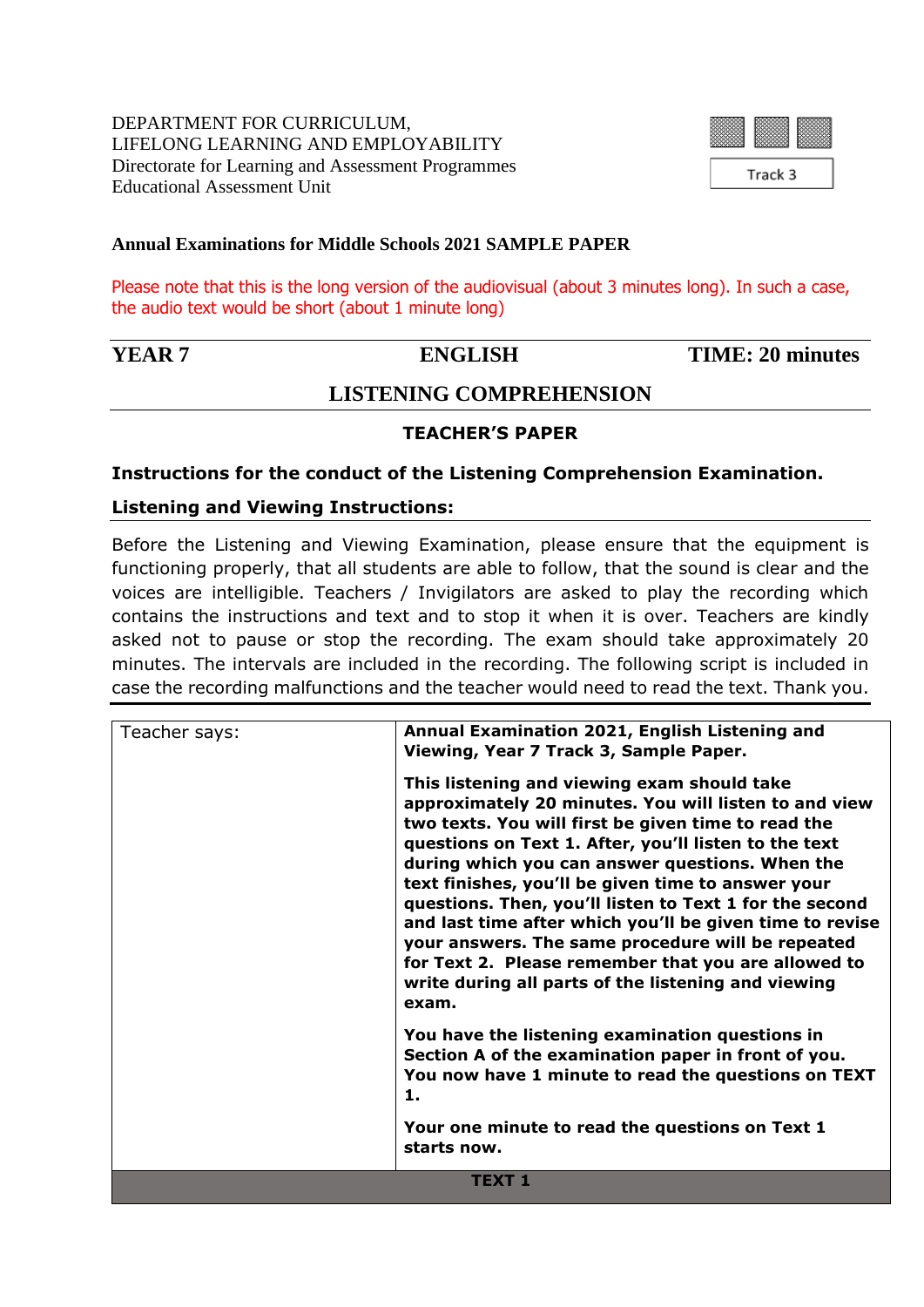| 1-minute timer                                  |                                                                                                                                                                                                                                                                            |  |  |  |
|-------------------------------------------------|----------------------------------------------------------------------------------------------------------------------------------------------------------------------------------------------------------------------------------------------------------------------------|--|--|--|
|                                                 |                                                                                                                                                                                                                                                                            |  |  |  |
| When the one minute is up,<br>Teacher says:     | You will now listen to TEXT 1. You may answer your<br>questions while listening.                                                                                                                                                                                           |  |  |  |
| Text 1                                          | <b>Audio text</b>                                                                                                                                                                                                                                                          |  |  |  |
| Teacher says:                                   | Now you have 1 minute to answer questions on Text<br>1.                                                                                                                                                                                                                    |  |  |  |
| 1-minute timer                                  |                                                                                                                                                                                                                                                                            |  |  |  |
| When the one minute is up,<br>Teacher says:     | You will now listen to Text 1 for the second and last<br>time. You may answer your questions while listening.                                                                                                                                                              |  |  |  |
| Text 1                                          | <b>Audio text</b>                                                                                                                                                                                                                                                          |  |  |  |
|                                                 | <b>Students watch and listen to Text 1 again.</b>                                                                                                                                                                                                                          |  |  |  |
| Teacher says:                                   | Now you have a final 1 minute to check all your<br>answers on Text 1.                                                                                                                                                                                                      |  |  |  |
| 1-minute timer                                  |                                                                                                                                                                                                                                                                            |  |  |  |
| <b>TEXT 2</b>                                   |                                                                                                                                                                                                                                                                            |  |  |  |
| When the 1 minute is up, Teacher<br>says:       | You will now listen to and view TEXT 2. You have 3<br>minutes to read the questions on Text 2.                                                                                                                                                                             |  |  |  |
|                                                 | When the three minutes are up, you will listen to and<br>view the text. May we remind you that you will be<br>given 3 minutes to answer the questions after the text<br>finishes. However, you are allowed to write during all<br>parts of the listening and viewing exam. |  |  |  |
|                                                 | Your three minutes to read the questions on Text 2<br>start now.                                                                                                                                                                                                           |  |  |  |
| 3-minute timer                                  |                                                                                                                                                                                                                                                                            |  |  |  |
| When the three minutes are up,<br>Teacher says: | You will now listen to and view Text 2 which is about<br>gadgets You may answer your questions while<br>listening.                                                                                                                                                         |  |  |  |
| Text 2                                          | <b>Audio-visual text</b>                                                                                                                                                                                                                                                   |  |  |  |
| Teacher says:                                   | Now you have 3 minutes to answer questions.                                                                                                                                                                                                                                |  |  |  |
| 3-minute timer                                  |                                                                                                                                                                                                                                                                            |  |  |  |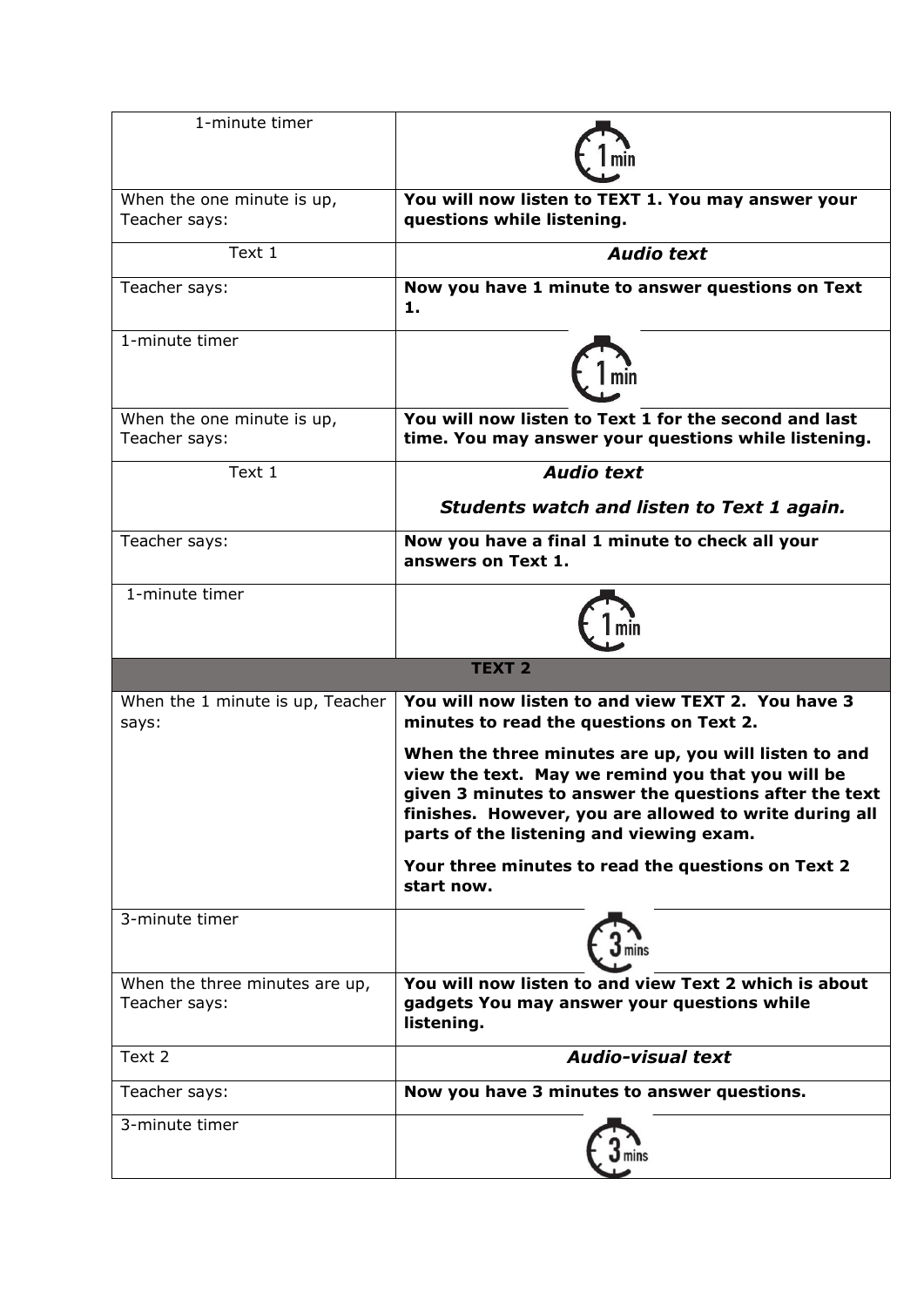| When the 3 minutes are up,<br>Teacher says: | You will now listen to Text 2 again. You may answer<br>your questions while listening.                                                       |
|---------------------------------------------|----------------------------------------------------------------------------------------------------------------------------------------------|
| Text 2                                      | <b>Audio-visual text</b>                                                                                                                     |
|                                             | <b>Students listen to and view Text 2 again.</b>                                                                                             |
| Teacher says:                               | Now you have 3 minutes for a final revision of all your<br>answers. We encourage you to attempt all questions.                               |
| 3-minute timer                              |                                                                                                                                              |
| Teacher says:                               | Please put your pens down. This is the end of the Year<br>7 Track 3 English Listening and Viewing Annual<br>Examination, 2021, Sample Paper. |

# **LISTENING TEXT 2: AUDIO-VISUAL**

# **LINK: https://www.youtube.com/watch?v=zoCG\_amCORM**

# **Transcript**

## Moon Drop

Unlike the popular and numerous spinners in the market, this unusual gadget keeps your hands busy unless you learn physics while playing. It's a magnetic cylinder with a ring that can go up and down. Depending on its material, the ring can move as if it were on the moon or on Mars, places with a gravity force completely different from ours. The gadget easily fits in your pocket and you can connect several of them using the magnets. The price of this beautiful toy is \$27.

## Fidget Gadget

This small plastic widget perfectly fits in your palm or in your pocket and you can carry it around everywhere. It's equipped with a number of different buttons which you can press, turn or click calming your nerves and reducing stress. Besides, you can use it as a keychain thanks to a ring with a magnetic clasp. The fidget comes in 10 colours and costs \$19.

## Spin

This little toy, similar to a spinning top, can relax you and help you to make different decisions. Depending on the users' needs, the gadget can have written different words, short phrases or symbols. The designers also created a blank toy in which you can write what you want; a perfect option for those who can never decide what to have for dinner or where to go for the weekend. The gadget is made of stainless steel and it's small enough to fit in even the tiniest pockets. Its diameter is 1.25 inches. Its height is 1.33 inches and its weight is 1.6 ounces. You can buy this pretty, decision-making spinning top for \$24.

## Momentum 360

According to the creators of this toy, this is the world's first centrifugal powered hand spinner. It's made of light but durable aluminium and high-quality ceramic bearings. It can withstand corrosion and any mechanical damage. Apart from spinning the gadget, you can spin every detail separately. If you want to protect your gadget you can also buy a stylish case for it. The toy comes in five beautiful colours, black, blue, silver, gold, and pewter and the price of this spinner is \$40.